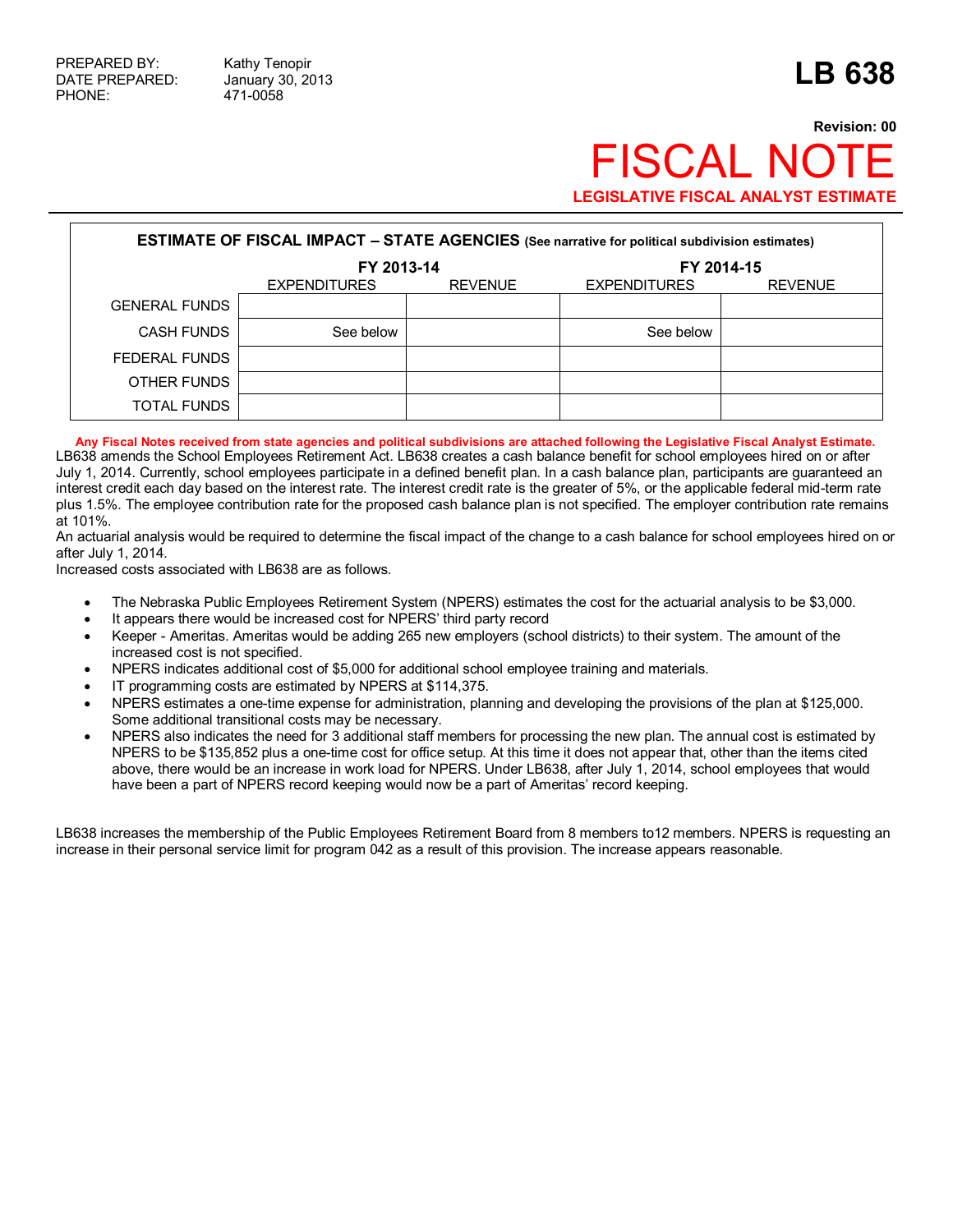**Please complete ALL (5) blanks in the first three lines. 2013**

| LB <sup>(1)</sup><br>638                                          | <b>FISCAL NOTE</b> |                              |                                                     |              |  |  |  |  |
|-------------------------------------------------------------------|--------------------|------------------------------|-----------------------------------------------------|--------------|--|--|--|--|
| State Agency OR Political Subdivision Name: (2)                   |                    | <b>NPERS</b>                 |                                                     |              |  |  |  |  |
| Prepared by: (3)<br><b>Randy Gerke</b>                            |                    | Date Prepared: (4) 1/28/2013 | Phone: $(5)$                                        | 402 471-9495 |  |  |  |  |
| <b>ESTIMATE PROVIDED BY STATE AGENCY OR POLITICAL SUBDIVISION</b> |                    |                              |                                                     |              |  |  |  |  |
| <b>EXPENDITURES</b>                                               |                    | FY 2013-14<br><b>REVENUE</b> | FY 2014-15<br><b>EXPENDITURES</b><br><b>REVENUE</b> |              |  |  |  |  |
| <b>GENERAL FUNDS</b>                                              |                    |                              |                                                     |              |  |  |  |  |
| <b>CASH FUNDS</b><br>162,725                                      |                    |                              | 153,252                                             |              |  |  |  |  |
| <b>FEDERAL FUNDS</b>                                              |                    |                              |                                                     |              |  |  |  |  |
| <b>OTHER FUNDS</b>                                                |                    |                              |                                                     |              |  |  |  |  |
| <b>TOTAL FUNDS</b>                                                | 162,725            |                              | 153,252                                             |              |  |  |  |  |

**Return by date specified or 72 hours prior to public hearing, whichever is earlier. Explanation of Estimate:** 

These fiscal note estimates are very rough due to the short turn around time to meet the deadlines. Further discussion points that might arise regarding these estimates might be if the start up costs can come from the current School Plan cash funds and also if NPERS has the space requirements in the 1526 Building (old Assurity) for the additional staff members.

Legislative bill 638 provides for a Cash Balance Retirement Plan for all school employees hired after the operative date. This bill will need an actuarial study completed. The cost for the study is estimated to be \$3,000. This is a one-time expense. This fiscal note does not contain any estimate for benefit funding needs. This will be determined from an actuarial study.

Adding a new plan is a very complex undertaking. There are potentially 265 new employers that will need to be added as reporting agents to our recordkeeper's system. Therefore there will likely be additional expenses with Ameritas. We do not have an estimate from Ameritas at this time. There are technical mechanics of this bill that would need to be worked out with all parties before a good estimate can be given. This will take a considerable amount of lead time to plan for implementation. There will be additional operating costs for administering a new plan. These would include additional training and materials. The estimate for this is \$5,000. IT programming will need to be done. This includes design work, coding and testing. The estimate for this is 1500 hours @ the OCIO rate of \$76.25 for a total of \$114,375.

LB638 provides for a new School Cash Balance Plan. The bill is silent as to many of the details of this plan. We estimate at this time that it will take three additional staff members for processing of this new plan. The new staff would consist of 2 Retirement Specialist I's and 1 Retirement Specialist II. The estimate of annual salary and benefits for this would be \$135,852. There would also be one time office setup for these new staff members. This is estimated @ \$15,000. NPERS is including \$25,350 as a one-time expense for administration, planning and developing the provisions of this plan. There will be ongoing expenses for actuarial valuations @\$10,000.

LB638 also provides for a change in the makeup of the Public Employees Retirement Board. It increases the membership by 4 members to 12 total. NPERS is requesting an increase of \$2,400 in PSL for program 042 to cover the cost of the increase in per diems paid to the additional Board members.

 $\mathcal{L}_\mathcal{L} = \{ \mathcal{L}_\mathcal{L} = \{ \mathcal{L}_\mathcal{L} = \{ \mathcal{L}_\mathcal{L} = \{ \mathcal{L}_\mathcal{L} = \{ \mathcal{L}_\mathcal{L} = \{ \mathcal{L}_\mathcal{L} = \{ \mathcal{L}_\mathcal{L} = \{ \mathcal{L}_\mathcal{L} = \{ \mathcal{L}_\mathcal{L} = \{ \mathcal{L}_\mathcal{L} = \{ \mathcal{L}_\mathcal{L} = \{ \mathcal{L}_\mathcal{L} = \{ \mathcal{L}_\mathcal{L} = \{ \mathcal{L}_\mathcal{$